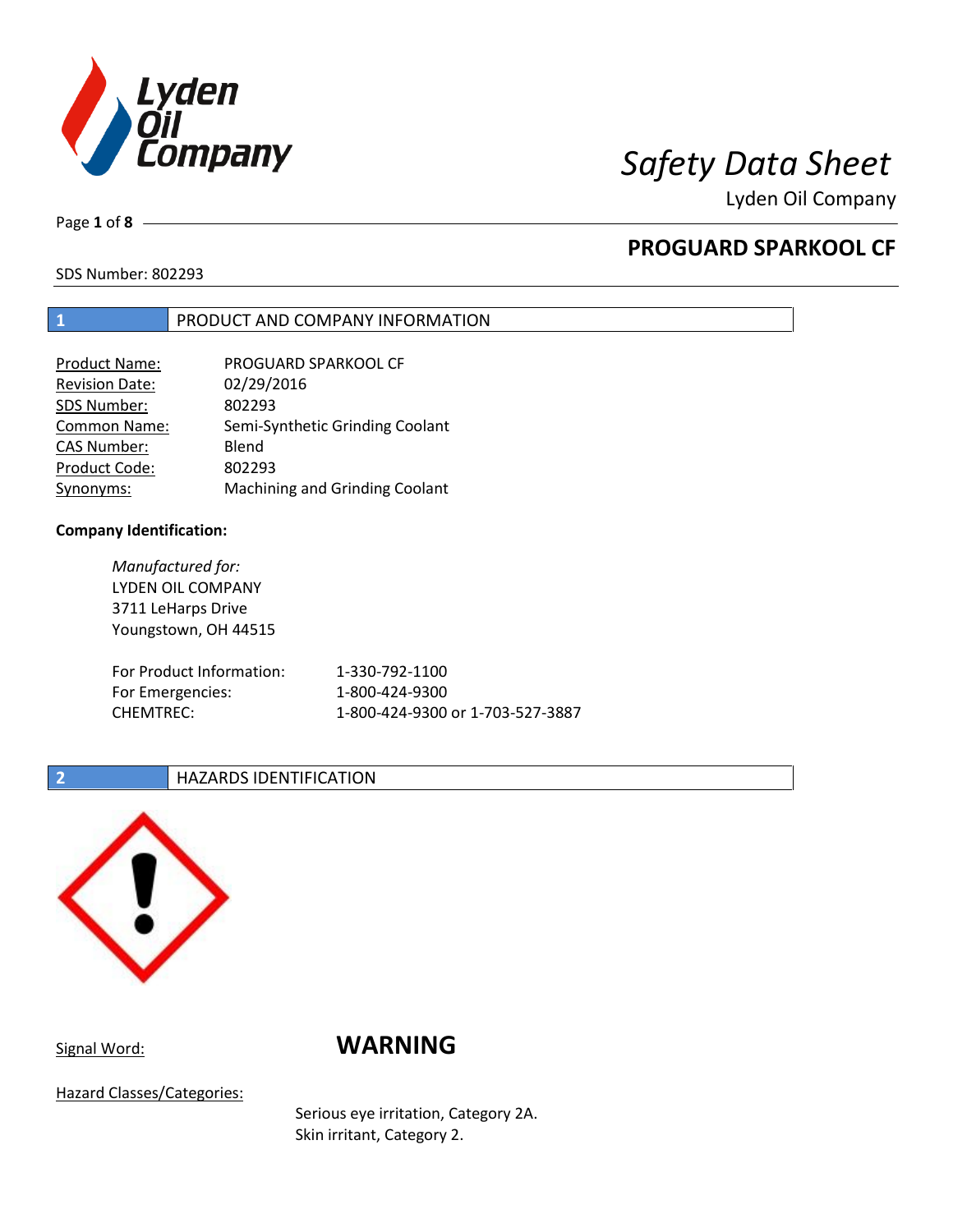

Page **2** of **8**

Lyden Oil Company

|                                 | <b>PROGUARD SPARKOOL CF</b>                                                       |
|---------------------------------|-----------------------------------------------------------------------------------|
| <b>SDS Number: 802293</b>       |                                                                                   |
| Hazard Statement(s):            |                                                                                   |
|                                 | H319: Causes serious eye irritation.                                              |
|                                 | H315: Causes skin irritation.                                                     |
| <b>Precaution Statement(s):</b> |                                                                                   |
|                                 | P101: If medical advice is needed, have product container or label at<br>hand.    |
|                                 | P102: Keep out of reach of children.                                              |
|                                 | P103: Read label before use.                                                      |
|                                 | P280: Wear protective gloves and eye protection.                                  |
|                                 | P302+352: IF ON SKIN: Wash with plenty of soap and water.                         |
|                                 | P332+313: If skin irritation occurs: Get medical advice/attention.                |
|                                 | P305+351+338: IF IN EYES: Rinse cautiously with water for several                 |
|                                 | minutes. Remove contact lenses if present and easy to $do$ – continue<br>rinsing. |
|                                 | P337+313: If eye irritation persists get medical advice/attention.                |
|                                 | P362+364: Take off contaminated clothing and wash it before reuse.                |
| Other Hazard Statement(s):      |                                                                                   |
|                                 | -NFPA Ratings:                                                                    |
|                                 | Health = $1$                                                                      |
|                                 | Fire $= 0$                                                                        |
|                                 | Reactivity = $0$                                                                  |
|                                 |                                                                                   |

### **3** COMPOSITION / INFORMATION ON INGREDIENTS

### Ingredients:

*Mixture of the substances listed below with nonhazardous additions.*

| <b>Chemical Name</b>                            | <b>CAS Number</b> | Percentage |
|-------------------------------------------------|-------------------|------------|
| Distillates (petroleum) hydrotreated naphthenic | 64742-53-6        | 15-25      |
| Triethanolamine                                 | 102-71-6          | $<$ 10     |

*\*Any concentration shown as a range is to protect confidentiality or is due to batch variation.*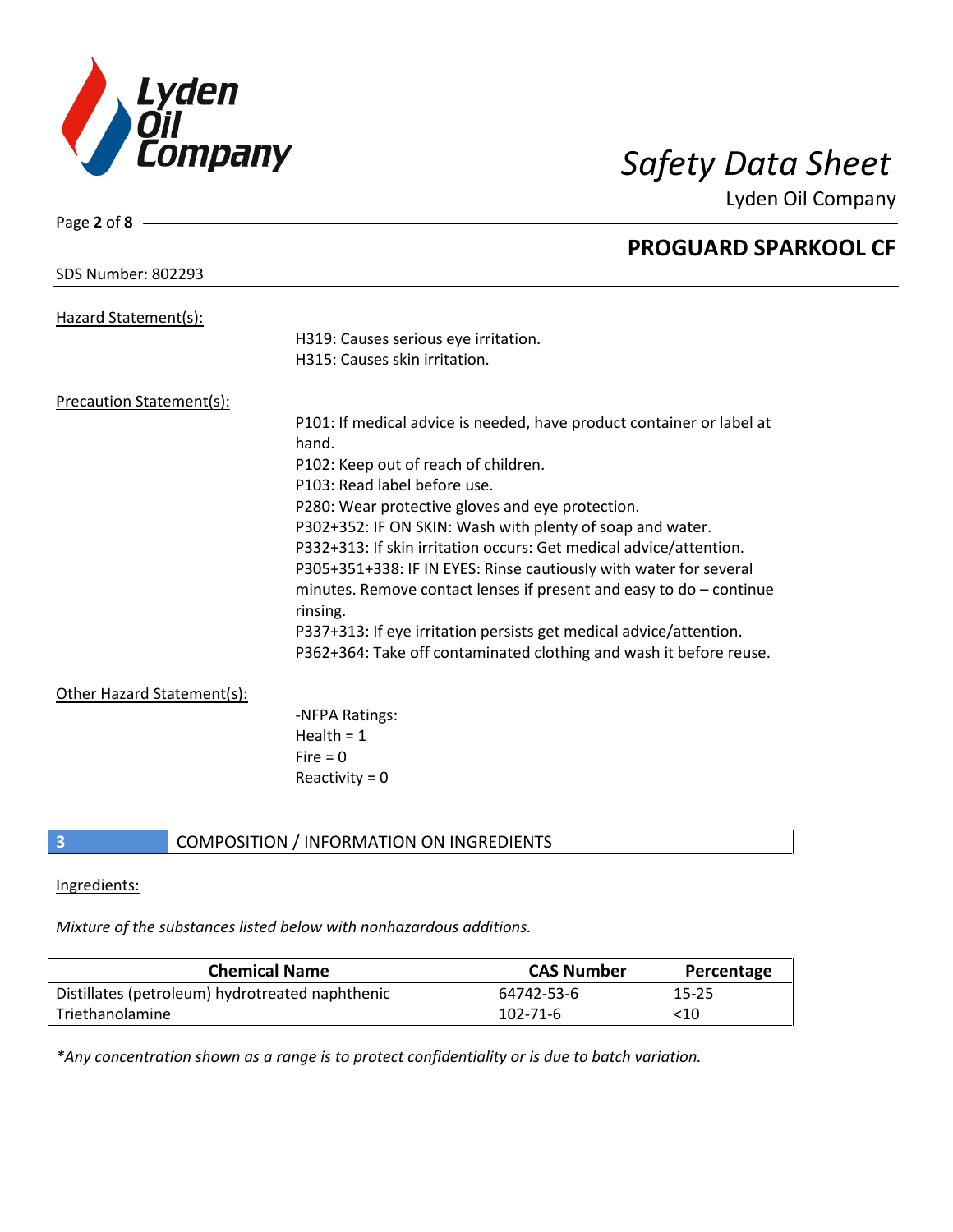

Lyden Oil Company

SDS Number: 802293

Page **3** of **8**

| <b>FIRST AID MEASURES</b><br>$\boldsymbol{4}$ |                                                                                                                                                                                                                                                                                                                                                                                                                   |
|-----------------------------------------------|-------------------------------------------------------------------------------------------------------------------------------------------------------------------------------------------------------------------------------------------------------------------------------------------------------------------------------------------------------------------------------------------------------------------|
| Description of First Aid Measures:            |                                                                                                                                                                                                                                                                                                                                                                                                                   |
| Inhalation:                                   |                                                                                                                                                                                                                                                                                                                                                                                                                   |
|                                               | Remove victim to fresh air and keep at rest in a position comfortable<br>for breathing. If the victim has difficulty breathing or tightness of the<br>chest, is dizzy, vomiting or unresponsive, give oxygen with rescue<br>breathing or CPR as required and transport to the nearest medical<br>facility.                                                                                                        |
| <b>Skin Contact:</b>                          |                                                                                                                                                                                                                                                                                                                                                                                                                   |
|                                               | Flush skin with water, wash with soap and water. If irritation occurs,<br>get medical attention. Remove contaminated clothing. Do not reuse<br>clothing until cleaned. If material is injected under the skin, transport<br>to the nearest medical facility for additional treatment. If redness,<br>swelling, pain and/or blisters occur, transport to the nearest medical<br>facility for additional treatment. |
| Eye Contact:                                  |                                                                                                                                                                                                                                                                                                                                                                                                                   |
|                                               | Flush eyes with running water for at least 15 minutes. If redness,<br>burning, blurred vision or irritation persists, transport to nearest<br>medical facility for additional treatment.                                                                                                                                                                                                                          |
| Ingestion:                                    |                                                                                                                                                                                                                                                                                                                                                                                                                   |
|                                               | Do NOT induce vomiting and obtain medical attention. Have victim<br>rinse mouth out with water. If vomiting occurs spontaneously, keep<br>head below hips to prevent aspiration.                                                                                                                                                                                                                                  |
| Symptoms and Effects, both acute and delayed: | No further relevent data available.                                                                                                                                                                                                                                                                                                                                                                               |
| <b>Recommended Actions:</b>                   |                                                                                                                                                                                                                                                                                                                                                                                                                   |
|                                               |                                                                                                                                                                                                                                                                                                                                                                                                                   |

Treat symptomatically. Call a doctor or poison control center for guidance.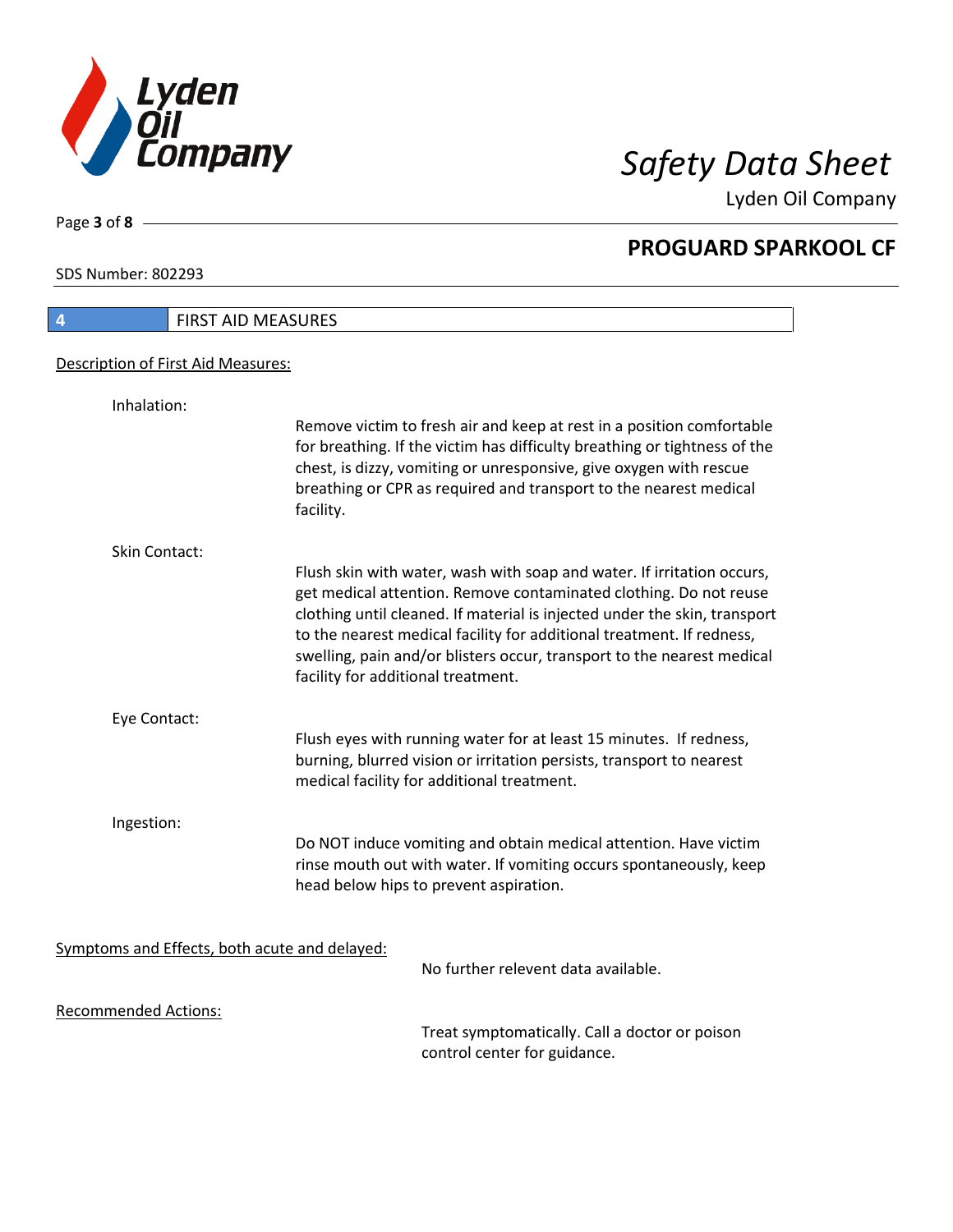

Lyden Oil Company

SDS Number: 802293

| <b>FIRE FIGHTING MEASURES</b><br>5                    |                                                                                                                                                              |
|-------------------------------------------------------|--------------------------------------------------------------------------------------------------------------------------------------------------------------|
| Recommended Fire-Extinguishing Equipment:             | Use dry powder, foam, or carbon dioxide fire<br>extinguishers. Water may be ineffective in fighting<br>an oil fire unless used by experienced fire fighters. |
| Possible Hazards During a Fire:                       | The material as received will not support<br>combustion, however its residues may; therefore,<br>procedures for an oil fire should be followed.              |
| Recommendations to Firefighters:                      | Proper protective equipment including breathing<br>apparatus.                                                                                                |
| <b>ACCIDENTAL RELEASE MEASURES</b><br>$6\phantom{1}6$ |                                                                                                                                                              |
| <b>Personal Precautions:</b>                          | Avoid contact with skin, eyes, and clothing.                                                                                                                 |
| <b>Emergency Procedures:</b>                          | Contain spilled material, collect in suitable and<br>properly labeled containers.                                                                            |
| <b>Environmental Precautions:</b>                     | Do not allow to reach sewage system or any water<br>course.<br>Do not allow to enter ground waters.                                                          |
| <b>Cleanup Procedures:</b>                            |                                                                                                                                                              |

Pick up excess with inert absorbant material.

Page **4** of **8**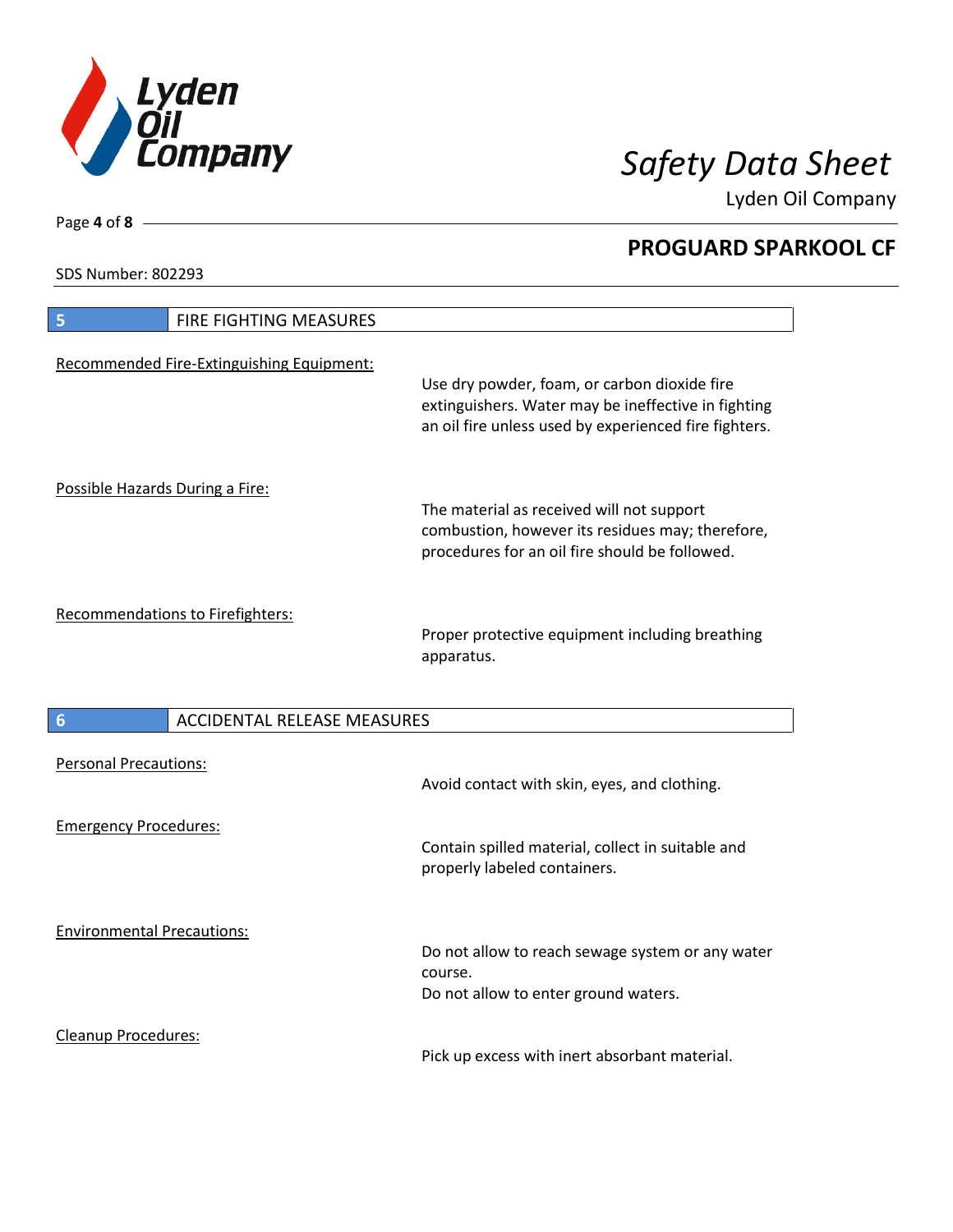

Lyden Oil Company

SDS Number: 802293

Page **5** of **8**

| $\overline{7}$                 | <b>HANDLING AND STORAGE</b>                                                                             |                                                                                                                                                                                                                                           |
|--------------------------------|---------------------------------------------------------------------------------------------------------|-------------------------------------------------------------------------------------------------------------------------------------------------------------------------------------------------------------------------------------------|
| <b>Handling Precautions:</b>   |                                                                                                         |                                                                                                                                                                                                                                           |
|                                |                                                                                                         | Handle with care and avoid spillage on the floor.<br>Do not cut, weld, drill, grind, braze, or solder<br>container.                                                                                                                       |
| <b>Storage Requirements:</b>   |                                                                                                         | Keep container tightly sealed.<br>Keep away from sources of ignition.                                                                                                                                                                     |
| 8                              | EXPOSURE CONTROLS / PERSONAL PROTECTION                                                                 |                                                                                                                                                                                                                                           |
| <b>Exposure Limits:</b>        | OSHA TWA $-$ 5mg/m <sup>3</sup><br>$-102-71-6$ Triethanolamine (<10%)<br>ACGIH TWA - 5mg/m <sup>3</sup> | -64742-53-6 Distillates (petroleum) hydrotreated naphthenic (15-25%):                                                                                                                                                                     |
| <b>Engineering Controls:</b>   |                                                                                                         | All ventilation should be designed in accordance<br>with OSHA standard (29 CFR 1910.94).                                                                                                                                                  |
| Personal Protective Equipment: |                                                                                                         | Keep away from foodstuffs, beverages, and feed.<br>Immediately remove all soiled and contaminated<br>clothing.<br>Wash hands before breaks and at the end of work.<br>Avoid contact with eyes and skin.<br>Use safety glasses and gloves. |
| 9                              | PHYSICAL AND CHEMICAL PROPERTIES                                                                        |                                                                                                                                                                                                                                           |

**9** PHYSICAL AND CHEMICAL PROPERTIES

Color: Yellow Physical State: Liquid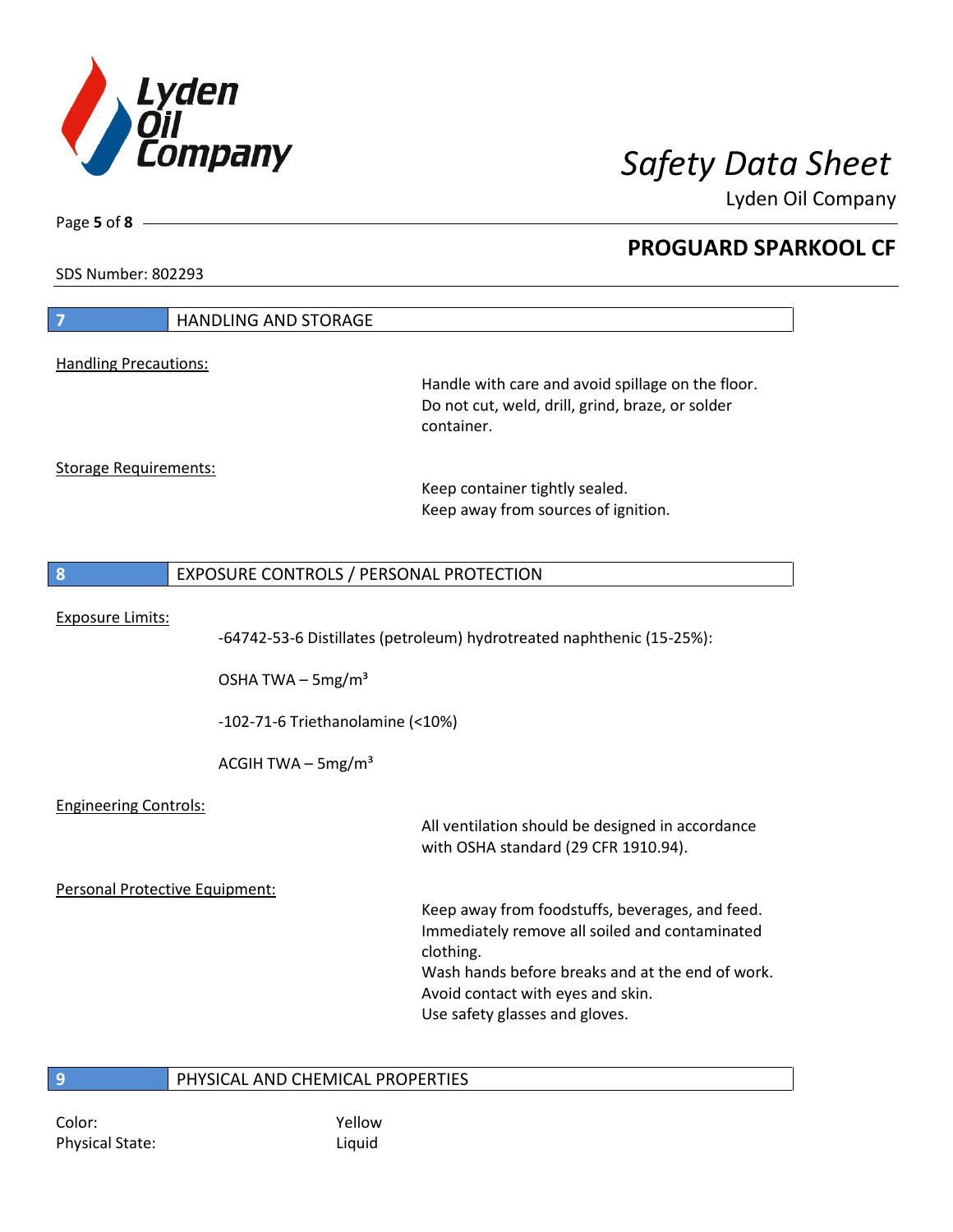

Lyden Oil Company

### SDS Number: 802293

Page **6** of **8**

| Odor:                         | Characteristic     |
|-------------------------------|--------------------|
| Odor Threshold:               | Data not available |
| pH:                           | 9.4 (at 10%)       |
| <b>Melting Point:</b>         | Data not available |
| <b>Boiling Point:</b>         | $>212$ °F          |
| <b>Boiling Range:</b>         | Data not available |
| Flash Point:                  | Data not available |
| <b>Evaporation Rate:</b>      | $<$ 1              |
| Flammability:                 | Data not available |
| Flammability Limits:          | Data not available |
| Vapor Pressure:               | Data not available |
| Vapor Density:                | Data not available |
| <b>Relative Density:</b>      | 0.996              |
| Solubilities:                 | Soluble in water   |
| <b>Partition Coefficient:</b> | Data not available |
| Auto-Ignition Temperature:    | Data not available |
| Decomposition Temperature:    | Data not available |
| Viscosity:                    | Data not available |

## **10** STABILITY AND REACTIVITY

| Stability:                     | Stable under normal conditions.                                  |
|--------------------------------|------------------------------------------------------------------|
| Reactivity:                    | Not reactive under normal conditions.                            |
| Conditions to Avoid:           | Extreme temperature, sparks, open flame, and<br>direct sunlight. |
| Hazardous Reactions:           | No known hazardous reactions.                                    |
| <b>Incompatible Materials:</b> | Strong oxidizers and strong reducing agents.                     |
| <b>Decomposition Products:</b> | Oxides of carbon, nitrogen, sulhur, and hydrogen.                |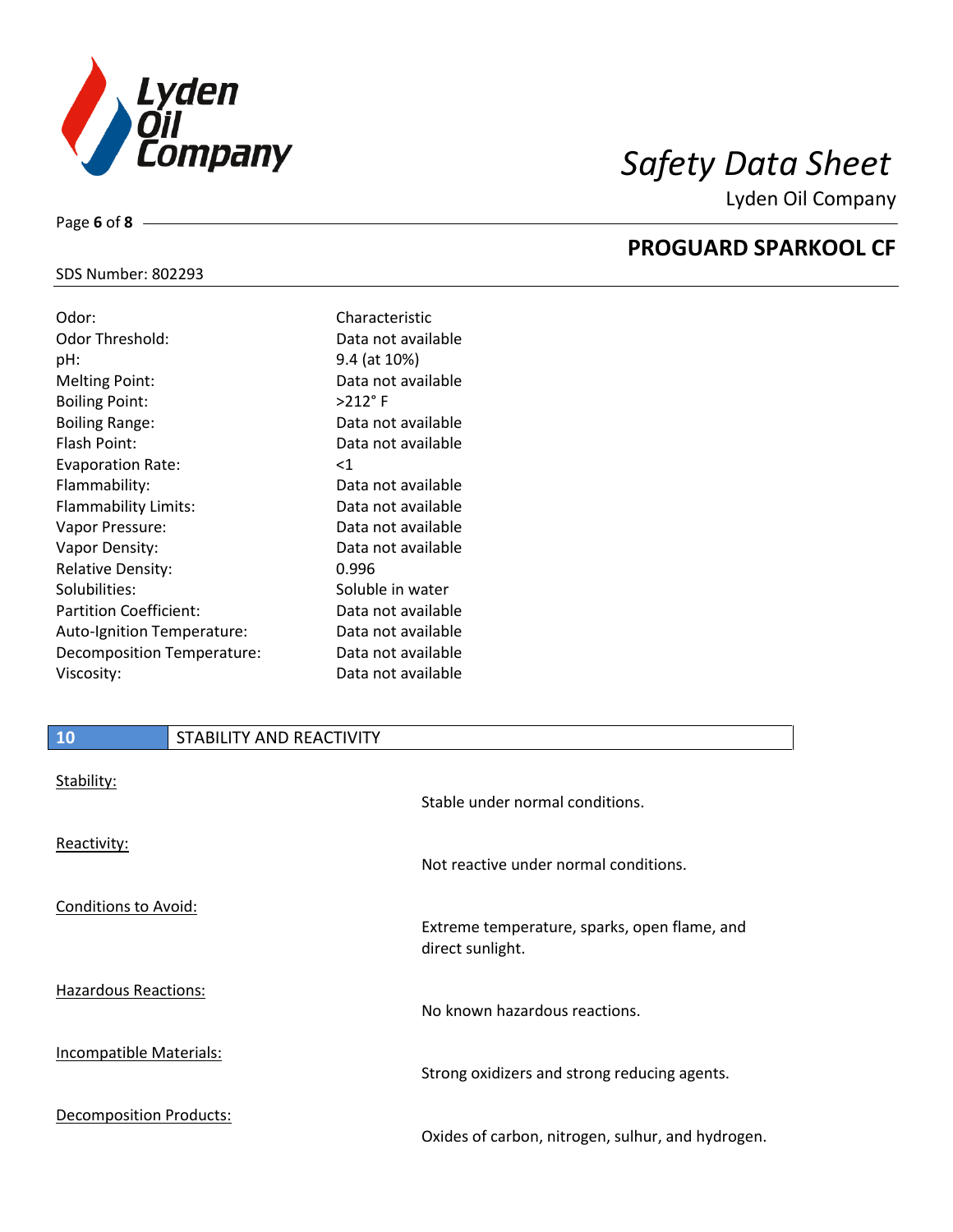

Lyden Oil Company

SDS Number: 802293

| <b>11</b><br><b>TOXICOLOGICAL INFORMATION</b>                                      |                                                                                                                           |  |
|------------------------------------------------------------------------------------|---------------------------------------------------------------------------------------------------------------------------|--|
| Routes of Exposure:                                                                | Skin and eye contact are the primary routes of<br>exposure although exposure may occur following<br>accidental ingestion. |  |
| <b>Exposure Effects:</b>                                                           | This mixture can cause irritation to skin and<br>irritation, redness to the eyes.                                         |  |
| <b>Measures of Toxicity:</b>                                                       | No test data available.                                                                                                   |  |
| Carcinogenic/Mutagenic Precautions:                                                | Non-carcinogenic and not expected to be<br>mutagentic.                                                                    |  |
| 12<br><b>ECOLOGICAL INFORMATION</b>                                                |                                                                                                                           |  |
| <b>Ecological Precautions:</b>                                                     | Avoid exposing to the environment.                                                                                        |  |
| <b>Ecological Effects:</b><br>No specific environmental or aquatic data available. |                                                                                                                           |  |
| <b>13</b><br>DISPOSAL CONSIDERATIONS                                               |                                                                                                                           |  |
| <b>Disposal Methods:</b>                                                           | Dispose of waste material in accordance with all<br>local, state, and federal requirements.                               |  |
| Disposal Containers:                                                               | Use properly approved container for disposal.                                                                             |  |
| <b>Special Precautions:</b>                                                        | Do not flush to surface waters or drains.                                                                                 |  |

Page **7** of **8**